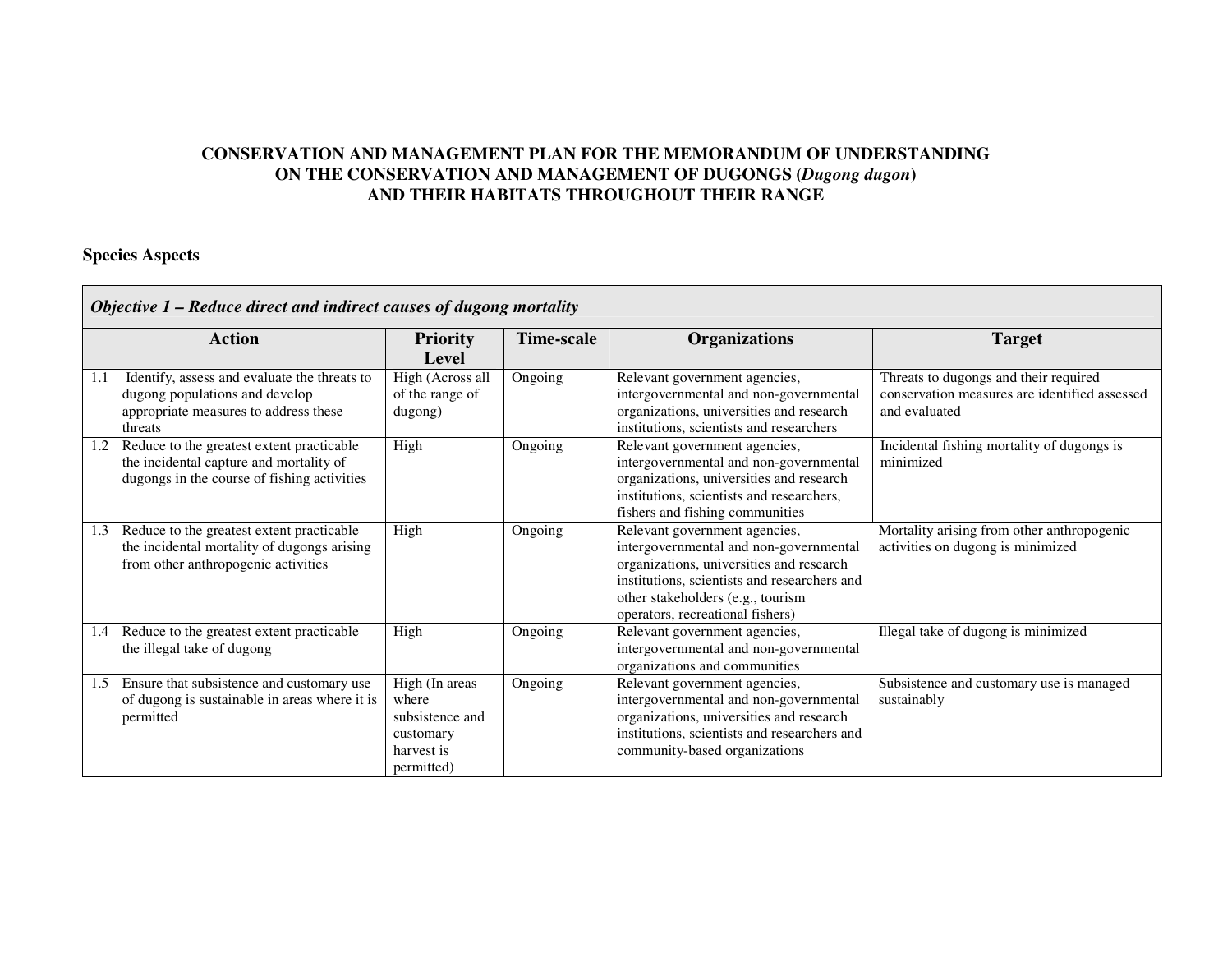|     | Objective 2 – Improve our understanding of dugong through research and monitoring |                 |            |                                          |                                               |  |  |
|-----|-----------------------------------------------------------------------------------|-----------------|------------|------------------------------------------|-----------------------------------------------|--|--|
|     | <b>Action</b>                                                                     | <b>Priority</b> | Time-scale | <b>Organizations</b>                     | <b>Target</b>                                 |  |  |
|     |                                                                                   | Level           |            |                                          |                                               |  |  |
|     | Determine the distribution and abundance                                          | High            | Immediate  | Relevant government agencies,            | An understanding, across the range of dugong, |  |  |
|     | of dugong populations to provide a base                                           |                 |            | intergovernmental and non-governmental   | of distribution and numbers                   |  |  |
|     | for future conservation efforts and actions                                       |                 |            | organizations, universities and research |                                               |  |  |
|     |                                                                                   |                 |            | institutions, scientists and researchers |                                               |  |  |
| 2.2 | Conduct research and monitoring into                                              | High            | Ongoing    | Relevant government agencies,            | Research and monitoring that promote dugong   |  |  |
|     | dugong                                                                            |                 |            | intergovernmental and non-governmental   | conservation are conducted                    |  |  |
|     |                                                                                   |                 |            | organizations, universities and research |                                               |  |  |
|     |                                                                                   |                 |            | institutions, scientists and researchers |                                               |  |  |
| 2.3 | Collect and analyse data that supports the                                        | High            | Ongoing    | Relevant government agencies,            | Data are collected and analysed to improve    |  |  |
|     | identification of sources of mortality, the                                       |                 |            | intergovernmental and non-governmental   | conservation practices and are reported in    |  |  |
|     | mitigation of threats and improved                                                |                 |            | organizations, universities and research | national reports                              |  |  |
|     | approaches to conservation practices                                              |                 |            | institutions, scientists and researchers |                                               |  |  |

# **Habitat Aspects**

|     | Objective 3 – Protect, conserve and manage habitats for dugong                                         |                          |                   |                                                                                                                                                                                          |                                                                                      |  |  |
|-----|--------------------------------------------------------------------------------------------------------|--------------------------|-------------------|------------------------------------------------------------------------------------------------------------------------------------------------------------------------------------------|--------------------------------------------------------------------------------------|--|--|
|     | <b>Action</b>                                                                                          | <b>Priority</b><br>Level | <b>Time-scale</b> | <b>Organizations</b>                                                                                                                                                                     | <b>Target</b>                                                                        |  |  |
| 3.1 | Identify and map areas of important<br>dugong habitat such as sea grass beds                           | High                     | Immediate         | Relevant government agencies,<br>intergovernmental and non-governmental<br>organizations, universities and research<br>institutions, scientists and researchers                          | Important dugong habitat identified and<br>mapped                                    |  |  |
| 3.2 | Establish necessary measures to protect<br>and conserve dugong habitats                                | High                     | Ongoing           | Relevant government agencies,<br>intergovernmental and non-governmental<br>organizations, universities and research<br>institutions, scientists and researchers and<br>local communities | Measures to protect dugong habitat are<br>developed and implemented                  |  |  |
| 3.3 | Assess the risk of, and develop measures to<br>mitigate against, the degradation of dugong<br>habitats | High                     | Ongoing           | Relevant government agencies,<br>intergovernmental and non-governmental<br>organizations, universities and research<br>institutions, scientists and researchers and<br>local communities | Dugong habitats at risk are assessed and action<br>to mitigate those risks are taken |  |  |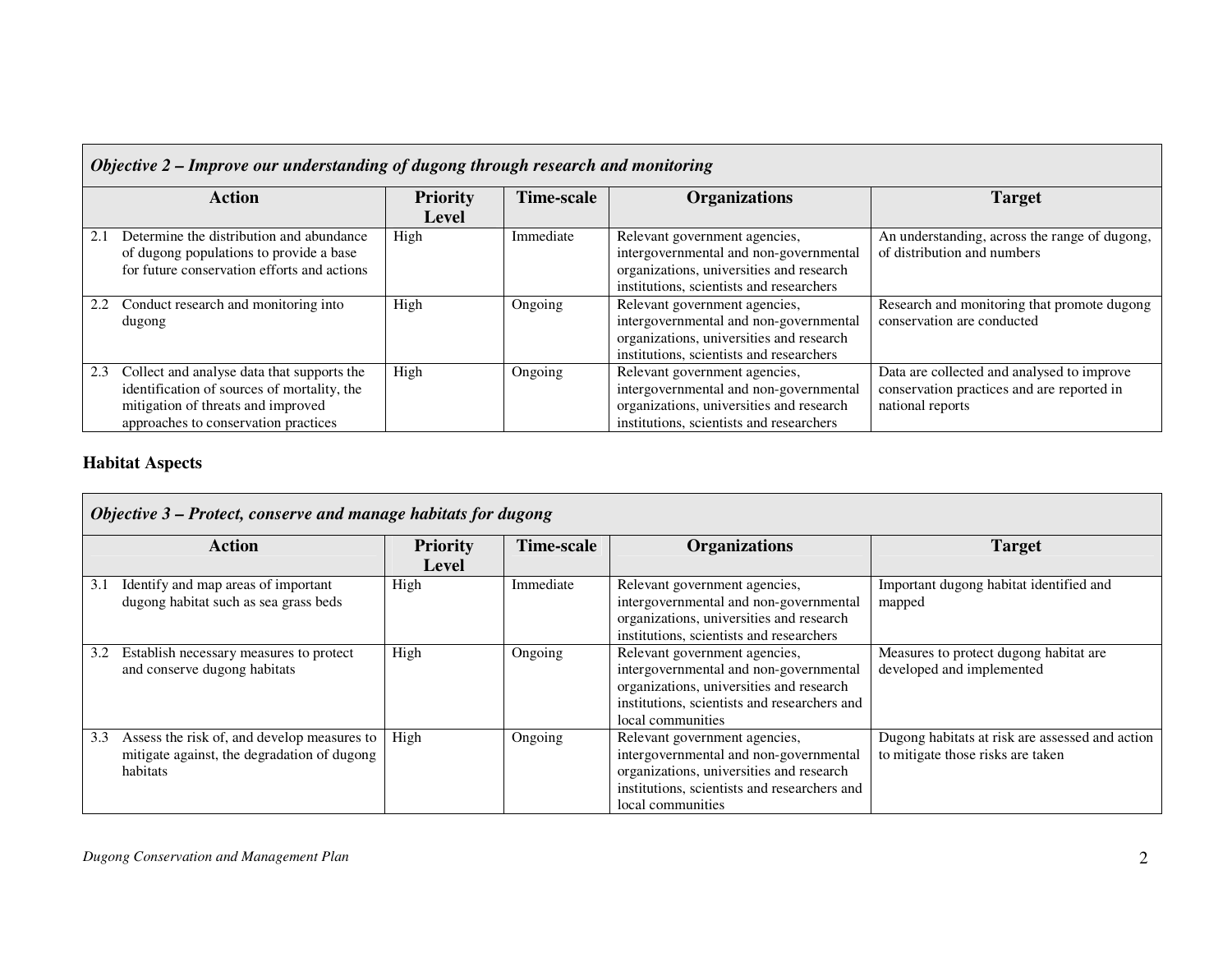| <b>Priority</b>                                                                            | Time-scale | <b>Organizations</b>                                                                                                                                                                     | <b>Target</b>                                                                                                                                         |  |  |  |
|--------------------------------------------------------------------------------------------|------------|------------------------------------------------------------------------------------------------------------------------------------------------------------------------------------------|-------------------------------------------------------------------------------------------------------------------------------------------------------|--|--|--|
| Level                                                                                      |            |                                                                                                                                                                                          |                                                                                                                                                       |  |  |  |
| Medium                                                                                     | Ongoing    | Relevant government agencies,<br>intergovernmental and non-governmental<br>organizations, universities and research<br>institutions, scientists and researchers and<br>local communities | Degraded important habitats for dugong are<br>identified and where appropriate remedial<br>steps are taken                                            |  |  |  |
| Objective 4 – Improve our understanding of dugong habitats through research and monitoring |            |                                                                                                                                                                                          |                                                                                                                                                       |  |  |  |
| <b>Priority</b>                                                                            | Time-scale | <b>Organizations</b>                                                                                                                                                                     | <b>Target</b>                                                                                                                                         |  |  |  |
| Level                                                                                      |            |                                                                                                                                                                                          | the contract of the contract of the contract of the contract of the contract of the contract of the contract of<br>$\sim$ $\sim$ $\sim$ $\sim$ $\sim$ |  |  |  |
|                                                                                            | .          |                                                                                                                                                                                          |                                                                                                                                                       |  |  |  |

|                                                                      | Level |                |                                                                                                                                                                     |                                                                           |
|----------------------------------------------------------------------|-------|----------------|---------------------------------------------------------------------------------------------------------------------------------------------------------------------|---------------------------------------------------------------------------|
| Conduct research into and monitoring of<br>important dugong habitats | High  | <b>Ongoing</b> | Relevant government agencies,<br>intergovernmental and non-governmental<br>organizations, universities and research<br>institutions, scientists and researchers and | Research and monitoring that promote dugong<br>conservation are conducted |
|                                                                      |       |                | local communities                                                                                                                                                   |                                                                           |

# **Awareness and Education**

|     | Objective 5 – Raise awareness of dugong conservation                                                 |                 |            |                                                                                                                                                                 |                                                                                                                 |  |  |
|-----|------------------------------------------------------------------------------------------------------|-----------------|------------|-----------------------------------------------------------------------------------------------------------------------------------------------------------------|-----------------------------------------------------------------------------------------------------------------|--|--|
|     | <b>Action</b>                                                                                        | <b>Priority</b> | Time-scale | <b>Organizations</b>                                                                                                                                            | <b>Target</b>                                                                                                   |  |  |
|     |                                                                                                      | Level           |            |                                                                                                                                                                 |                                                                                                                 |  |  |
| 5.1 | Establish education, awareness and<br>information programmes                                         | High            | Ongoing    | Relevant government agencies,<br>Intergovernmental and non-governmental<br>organizations, universities and research<br>institutions, scientists and researchers | Programmes are implemented and the<br>conservation needs of dugong are widely<br>understood by all stakeholders |  |  |
| 5.2 | Consult with local communities to<br>encourage their active participation in<br>conservation efforts | High            | Ongoing    | Relevant government agencies,<br>intergovernmental and non-governmental<br>organizations, and local communities                                                 | Local communities are actively involved in<br>dugong conservation                                               |  |  |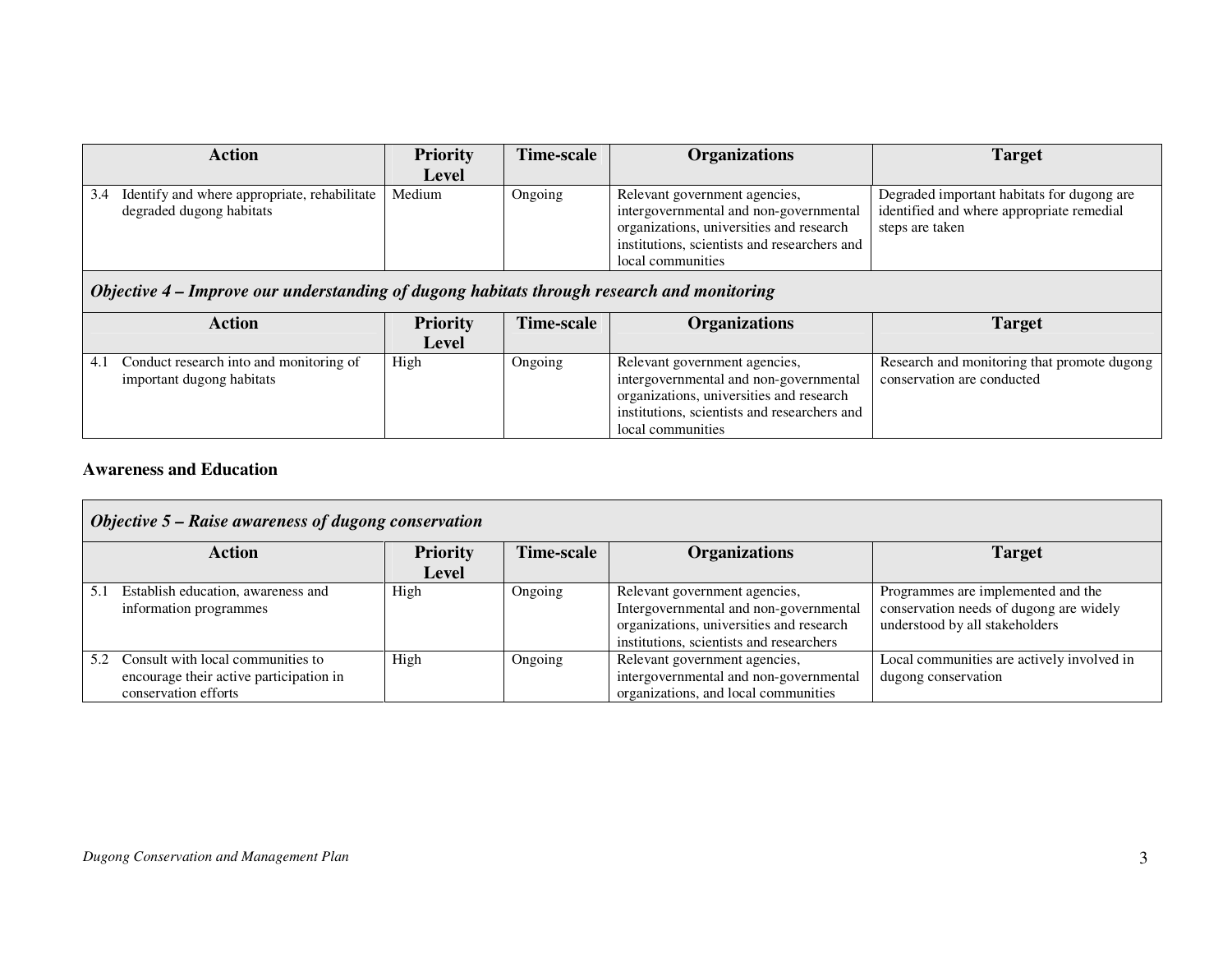|     | Objective 6 – Enhance national, regional and international cooperation                                                                                                                                 |                          |            |                                                                                                                                                                                          |                                                                                                                                                     |  |  |
|-----|--------------------------------------------------------------------------------------------------------------------------------------------------------------------------------------------------------|--------------------------|------------|------------------------------------------------------------------------------------------------------------------------------------------------------------------------------------------|-----------------------------------------------------------------------------------------------------------------------------------------------------|--|--|
|     | <b>Action</b>                                                                                                                                                                                          | <b>Priority</b><br>Level | Time-scale | <b>Organizations</b>                                                                                                                                                                     | <b>Target</b>                                                                                                                                       |  |  |
| 6.1 | Collaborate with, and assist Signatory and<br>non-Signatory States to combat illegal<br>international and domestic trade, and to<br>cooperate in enforcement activities relating<br>to dugong products | Medium                   | Ongoing    | Relevant government agencies, inter-<br>governmental and non-governmental<br>organizations                                                                                               | Illegal trade is controlled by cooperative<br>action                                                                                                |  |  |
| 6.2 | Develop and implement mechanisms for<br>effective exchange of information                                                                                                                              | High                     | Ongoing    | Relevant government agencies,<br>Intergovernmental and non-governmental<br>organizations, universities and research<br>institutions, scientists and researchers and<br>local communities | Mechanisms for cooperation and information<br>exchange are established and used by<br><b>Signatory States</b>                                       |  |  |
| 6.3 | Improve coordination among government<br>and non-government sectors and<br>communities in the conservation of<br>dugongs and their habitats                                                            | High                     | Ongoing    | Relevant government agencies,<br>intergovernmental and non-governmental<br>organizations, universities and research<br>institutions and local communities                                | Coordination amongst government and non-<br>government and community sectors is<br>established for the conservation of dugong and<br>their habitats |  |  |
| 6.4 | Develop and implement a regional<br>database of relevant information in relation<br>to dugong conservation and management                                                                              | High                     | Ongoing    | Relevant government agencies,<br>intergovernmental and non-governmental<br>organizations, universities and research<br>institutions, scientists and researchers                          | Important information in relation to dugong,<br>across their range, is available to all parties to<br>the MoU                                       |  |  |

# *Objective 7 – Promote implementation of the MoU*

|     | <b>Action</b>                                | <b>Priority</b> | <b>Time-scale</b> | <b>Organizations</b>                   | <b>Target</b>                                   |
|-----|----------------------------------------------|-----------------|-------------------|----------------------------------------|-------------------------------------------------|
|     |                                              | Level           |                   |                                        |                                                 |
| 7.1 | Encourage all Range States to participate in | Medium          | Ongoing           | Relevant government agencies,          | The MoU encompasses all dugong Range            |
|     | the MoU and its conservation and             |                 |                   | intergovernmental and non-governmental | <b>States</b>                                   |
|     | management activities                        |                 |                   | organizations                          |                                                 |
| 7.2 | Support the Secretariat of the MoU to        | High            | Ongoing           | Relevant government agencies,          | The Secretariat is established and is effective |
|     | ensure the objectives of the Conservation    |                 |                   | intergovernmental and non-governmental | in implementation of the MoU and                |
|     | and Management Plan are met                  |                 |                   | organizations                          | <b>Conservation and Management Plan</b>         |
| 7.3 | Seek resources to support the                | High            | Ongoing           | Relevant government agencies,          | Adequate resources are obtained to implement    |
|     | implementation of the MoU                    |                 |                   | intergovernmental and non-governmental | the MoU                                         |
|     |                                              |                 |                   | organizations, donor agencies and the  |                                                 |
|     |                                              |                 |                   | private sector                         |                                                 |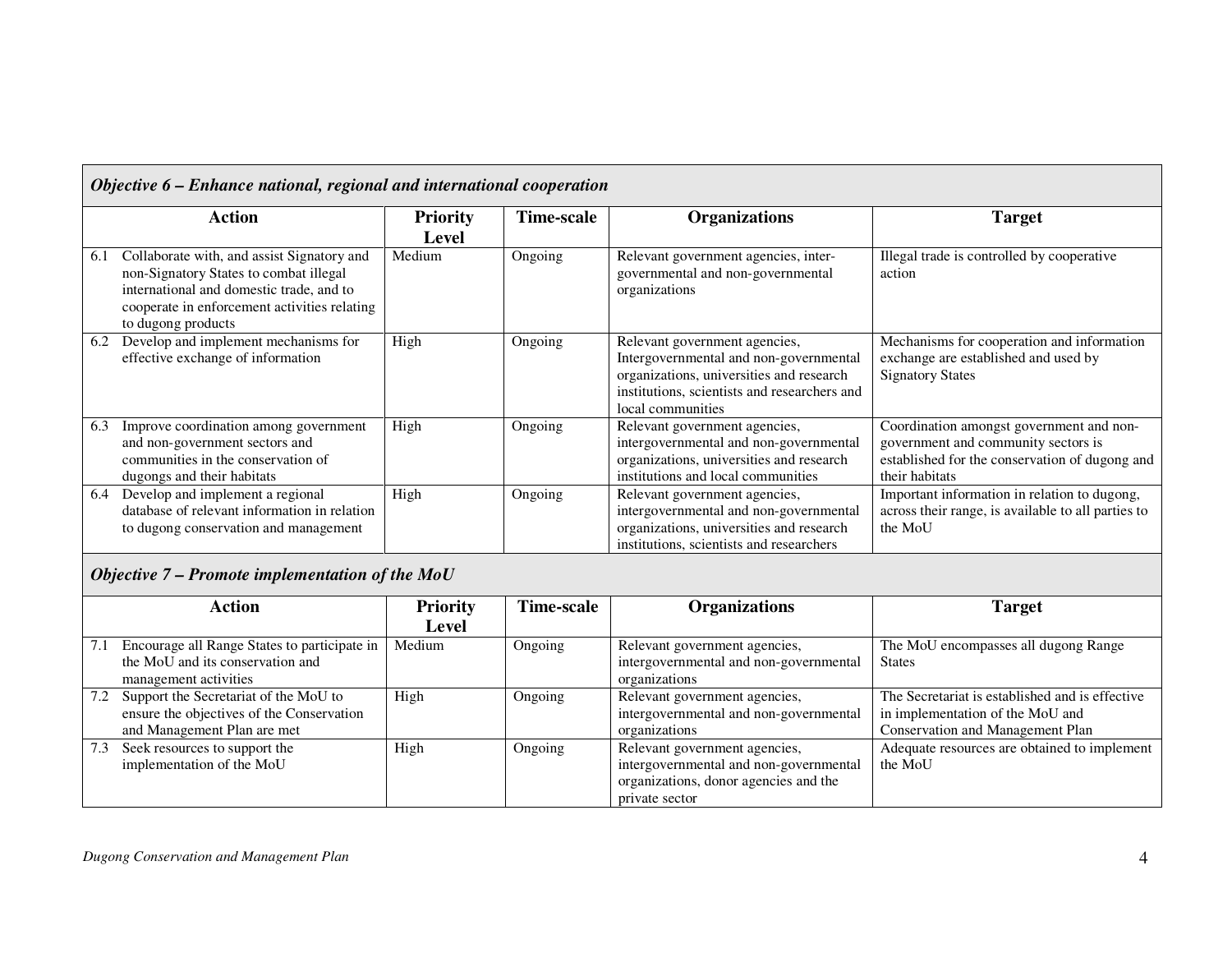| <b>Priority</b> | Time-scale | <b>Organizations</b>                                                                                         | <b>Target</b>                                                                                                                                    |
|-----------------|------------|--------------------------------------------------------------------------------------------------------------|--------------------------------------------------------------------------------------------------------------------------------------------------|
| Level           |            |                                                                                                              |                                                                                                                                                  |
| Medium          | Ongoing    | Relevant government agencies,<br>intergovernmental and non-governmental<br>organizations and other agreement | Potential complementarities between dugong<br>and other marine wildlife species in<br>conservation and management are identified<br>and enhanced |
|                 |            |                                                                                                              | Secretariats                                                                                                                                     |

# **Crosscutting Issues**

|     | <b>Action</b>                                                                                                                                                   | <b>Priority</b> | Time-scale | <b>Organizations</b>                                                                                                                                                | <b>Target</b>                                                                                                     |
|-----|-----------------------------------------------------------------------------------------------------------------------------------------------------------------|-----------------|------------|---------------------------------------------------------------------------------------------------------------------------------------------------------------------|-------------------------------------------------------------------------------------------------------------------|
|     |                                                                                                                                                                 | Level           |            |                                                                                                                                                                     |                                                                                                                   |
| 8.1 | Encourage all Range States, and ensure<br>Signatory states, incorporate dugong and<br>habitat conservation and protection<br>measures into national legislation | High            | Immediate  | Relevant government agencies                                                                                                                                        | Dugongs and their habitats are given<br>appropriate protection in the national<br>legislation of all Range States |
| 8.2 | Review, and where necessary, strengthen<br>national legal protection for dugongs and<br>their habitats                                                          | Medium          | Ongoing    | Relevant government agencies and other<br>stakeholders (e.g., consultation with non-<br>governmental organizations, local<br>communities and academic institutions) | Laws protecting dugong are reviewed,<br>strengthened and where appropriate, enforced                              |

## *Objective 9 – Enhance national, regional and international cooperation on capacity building*

| Action                                                                                | <b>Priority</b> | <b>Fime-scale</b> | Organizations                                                                                                                                                                                                                            | Target                                                                                                    |
|---------------------------------------------------------------------------------------|-----------------|-------------------|------------------------------------------------------------------------------------------------------------------------------------------------------------------------------------------------------------------------------------------|-----------------------------------------------------------------------------------------------------------|
|                                                                                       | Level           |                   |                                                                                                                                                                                                                                          |                                                                                                           |
| Promote capacity building at all levels to<br>9.1<br>strengthen conservation measures | High            | Ongoing           | Relevant government agencies,<br>intergovernmental and non-governmental<br>organizations, universities and research<br>institutions, scientists and researchers<br>donor agencies, the private sector and<br>philanthropic organizations | Mechanisms to support capacity building<br>activities within Signatory States are<br>established and used |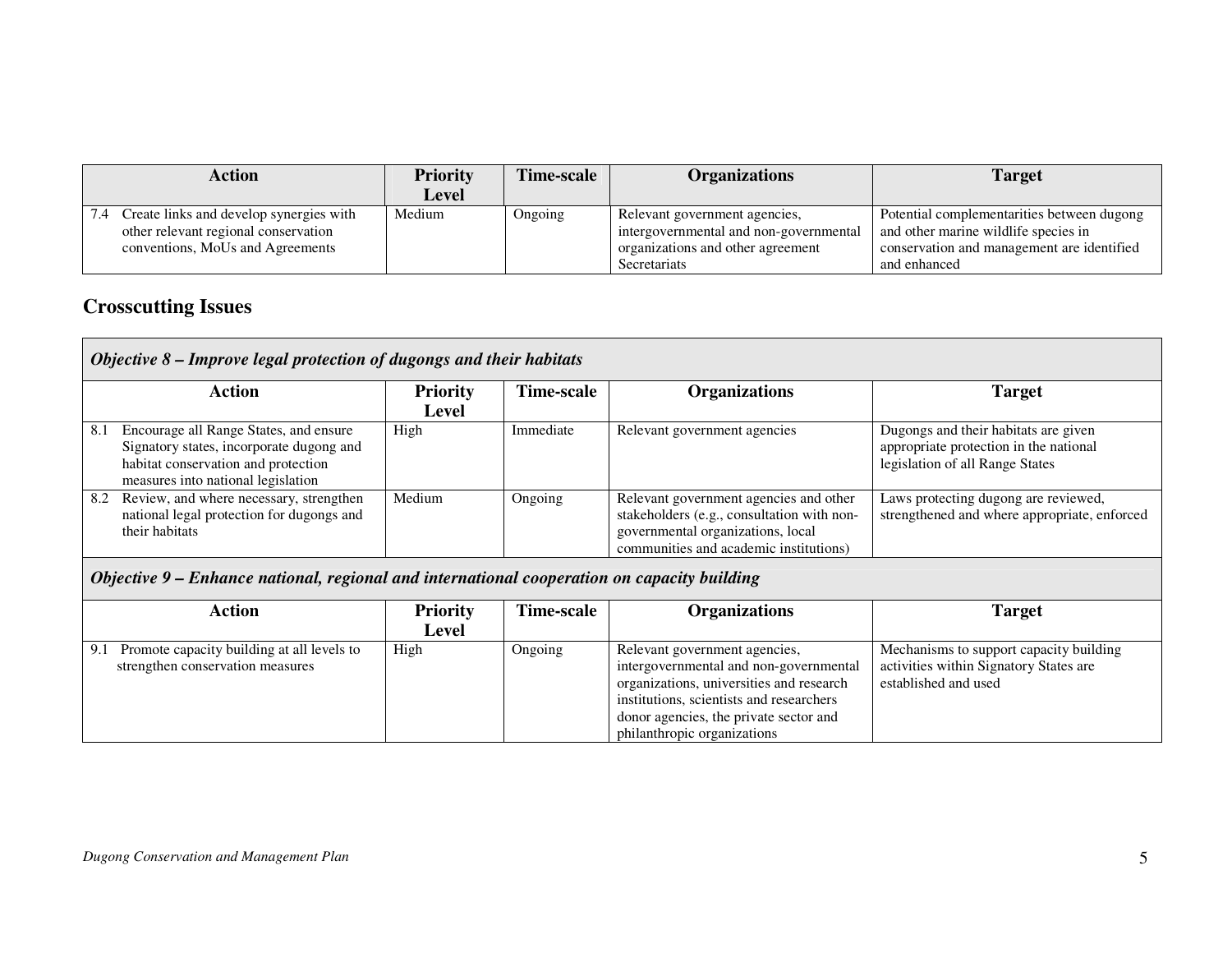# **ANNEX 1: EXAMPLES OF SPECIFIC ACTIONS THAT COULD BE IMPLEMENTED UNDER THE CMP**

*This annex provides a list of examples that are related to Conservation and Management Plan objectives. The examples provide an indication of the types of activities that could take place at local, national and regional scales. Some of the examples are only applicable to some areas and State Signatories to the Memorandum of Understanding will need to assess the relevance of particular approaches in the context of their own national circumstances.* 

#### **Species Aspects**

#### *Objective 1 – Reduce direct and indirect causes of dugong mortality*

# **1.1 Identify, assess and evaluate the threats to dugong populations and develop appropriate measures to address these threats**

#### **Examples of specific actions that could be implemented:**

- *a) Establish baseline data collection and monitoring programmes to gather information on the nature and magnitude of threats*
- *b) Regularly update existing data on threats to dugong populations and their habitats*
- *c) Determine those populations affected by traditional subsistence and customary use, incidental capture in fisheries, and other sources of mortality*
- *d) Conduct socio-economic studies among communities that interact with dugongs and their habitats*
- *e) Implement programmes to correct adverse social and economic incentives that threaten dugong populations*
- *f) Facilitate the development of means of subsistence to minimise resultant adverse social and economic impacts*
- *g) Enact, where not already in place, legislation and prohibit the direct use (capture or killing) of, and domestic trade in, dugongs their parts or products, whilst allowing exceptions for traditional subsistence or customary use*
- *h) Establish management programmes to enforce such legislation*
- *i) Negotiate, where appropriate, management agreements in consultation with other concerned States*
- *j) Identify resources and sources of funding for the above programmes*

# **1.2 Reduce to the greatest extent practicable the incidental capture and mortality of dugongs in the course of fishing activities**

#### **Examples of specific actions that could be implemented:**

 *a) Develop and use gear, devices and techniques to minimise incidental capture of dugongs in artisanal and commercial fisheries, such as the use of alternative gears and spatial closures or limit or control the use of gears known to be harmful to dugongs throughout the range of dugong*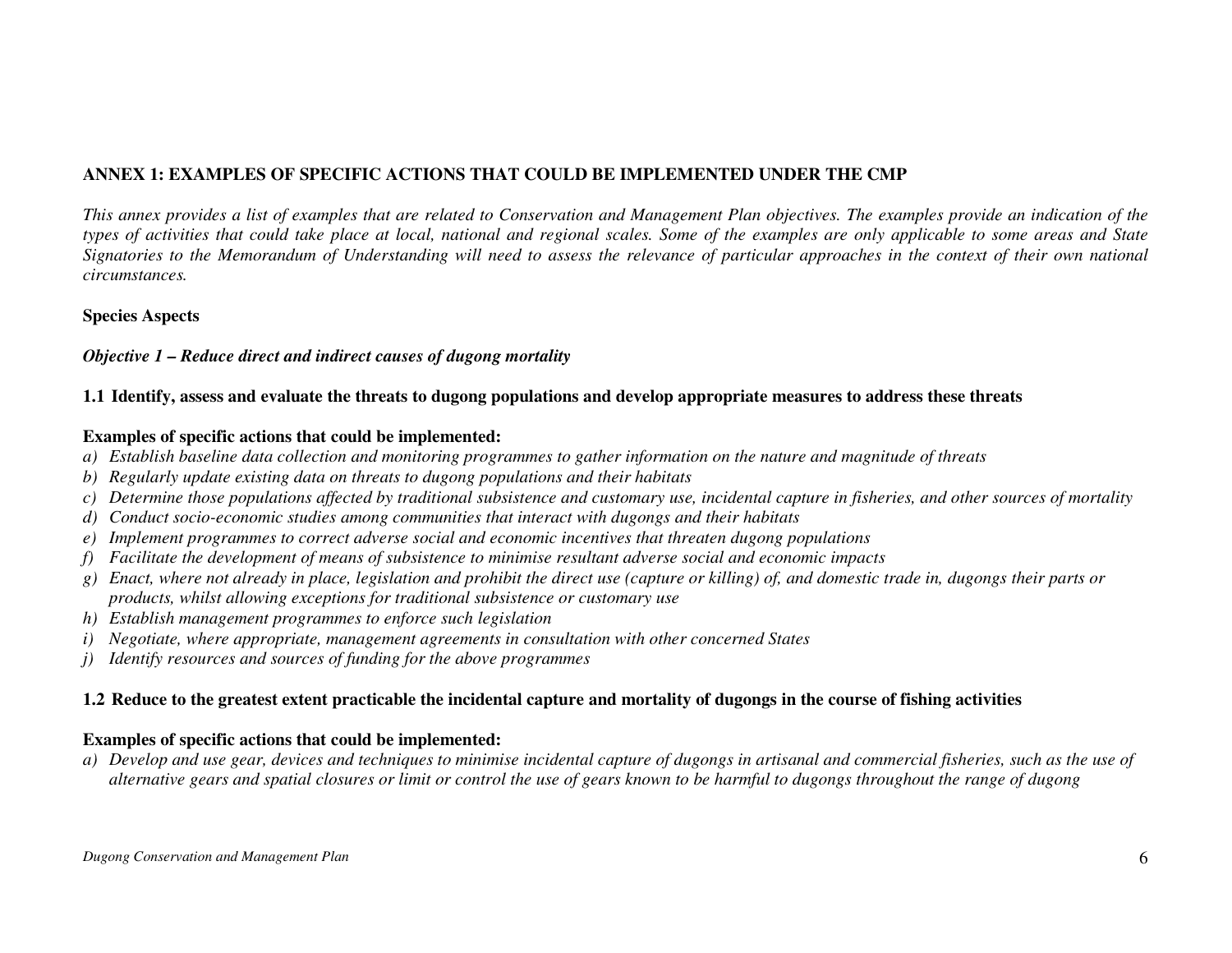- *b) Develop procedures and extension programmes to promote implementation of these measures*
- *c) Exchange information and, upon request, provide technical assistance to other Signatory and cooperating States to promote these activities*
- *d) Liaise and coordinate with fishing industries, fisheries management organisations and community groups to develop and implement these activities*
- *e) Develop and implement net retention and recycling schemes to minimise the disposal of fishing gear at sea and on beaches*
- *f) Provide and ensure the use of onshore facilities for the disposal of ship-borne waste*

# **1.3 Reduce to the greatest extent practicable the incidental mortality of dugongs arising from other anthropogenic activities**

#### **Examples of specific actions that could be implemented:**

- *a) Assess the level, location and impact of anthropogenic impacts on dugongs at ecologically relevant scales*
- *b) Reduce as much as possible all other human impacts on dugongs and their habitats in areas that sustain subsistence and customary use*
- *c) Establish appropriate management programmes to ensure that anthropogenic impacts are addressed, taking account of the temporal and spatial variability of dugong reproductive rates and other impacts on the species in a precautionary manner*

# **1.4 Reduce to the greatest extent practicable the illegal take of dugong**

#### **Examples of specific actions that could be implemented:**

- *a) Assess the level, location and impact of the illegal take of dugongs*
- *b) Establish appropriate management programmes to ensure that the illegal take of dugongs is addressed*

# **1.5 Ensure that subsistence and customary use of dugong is sustainable in areas where it is permitted**

- *a) Assess the level, location and impact of subsistence and customary use on dugongs at ecologically relevant scales*
- *b) Reduce as much as possible all other human impacts on dugongs and their habitats in areas that sustain subsistence and customary use*
- *c) Determine the cultural and subsistence values and uses of dugongs (both consumptive and non-consumptive)*
- *d) Establish culturally appropriate management programmes to ensure that subsistence and customary use is sustainable, taking account of the temporal and spatial variability of dugong reproductive rates and other impacts on the species in a precautionary manner*
- *e) Ensure that such programmes do not have adverse unintended consequences (e.g., increase use of other threatened species such as marine turtles)*
- *f) Consider the development of alternative means of subsistence in areas where the subsistence and customary use of dugong is permitted to alleviate adverse social and cultural impacts*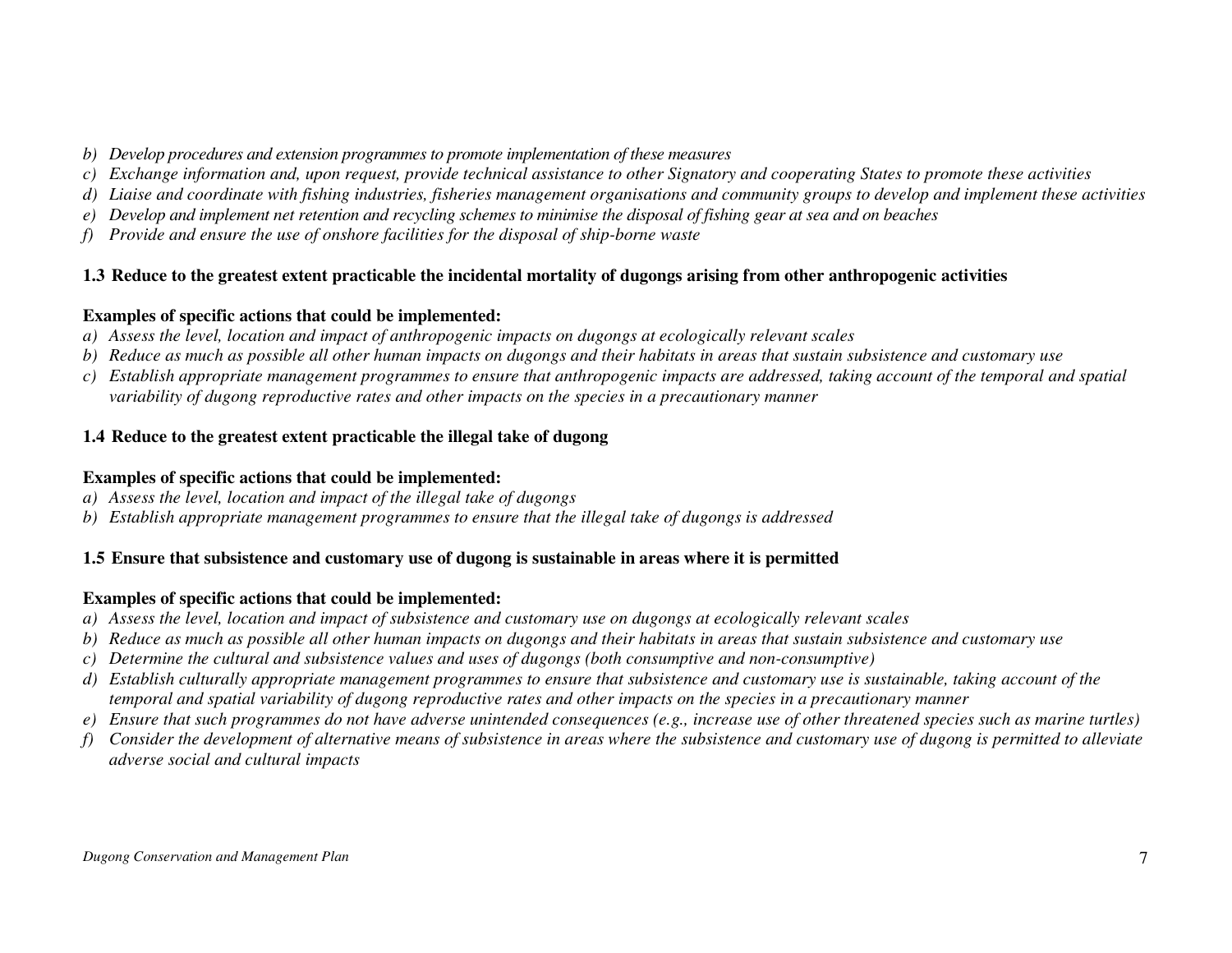- *g) Negotiate, where appropriate, management agreements on the sustainable level of subsistence and customary use where it is permitted, in consultation with other concerned States, to ensure that such use does not undermine conservation efforts*
- *h) Ensure that the management of other species (including fisheries) does not have adverse unintended consequences on the subsistence and customary use of dugongs where it is permitted*

### *Objective 2 – Improve our understanding of dugong through research and monitoring*

### **2.1 Determine the distribution and abundance of dugong populations to provide a base for future conservation efforts and actions**

#### **Examples of specific actions that could be implemented:**

 *a) Conduct baseline studies or gather secondary information on dugong populations using cost effective techniques where possible, including community-based monitoring* 

## **2.2 Conduct research and monitoring into dugong**

#### **Examples of specific actions that could be implemented:**

- *a) Initiate and/or continue long-term monitoring of priority dugong populations at appropriate spatial scales in order to assess conservation status, using a combination of traditional, community-based and scientific techniques where appropriate*
- *b) Identify migratory routes through the use of techniques such as genetic studies and/or satellite tracking where appropriate*
- *c) Carry out studies on dugong population dynamics and survival rates*
- *d) Promote the use of traditional ecological knowledge in research and management studies, where possible*
- *e) Involve local communities in research and monitoring programmes with training as required*
- *f) Review periodically and evaluate research and monitoring activities*
- *g) Identify and include priority research and monitoring needs in regional and sub-regional action plans*
- *h) Conduct collaborative studies and monitoring of genetic identity, conservation status, migrations, and other biological and ecological aspects of dugongs*

## **2.3 Collect and analyse data that supports the identification of sources of mortality, the mitigation of threats and improved approaches to conservation practices**

- *a) Identify and prioritise populations for conservation actions*
- *b) Identify population trends using local information where appropriate*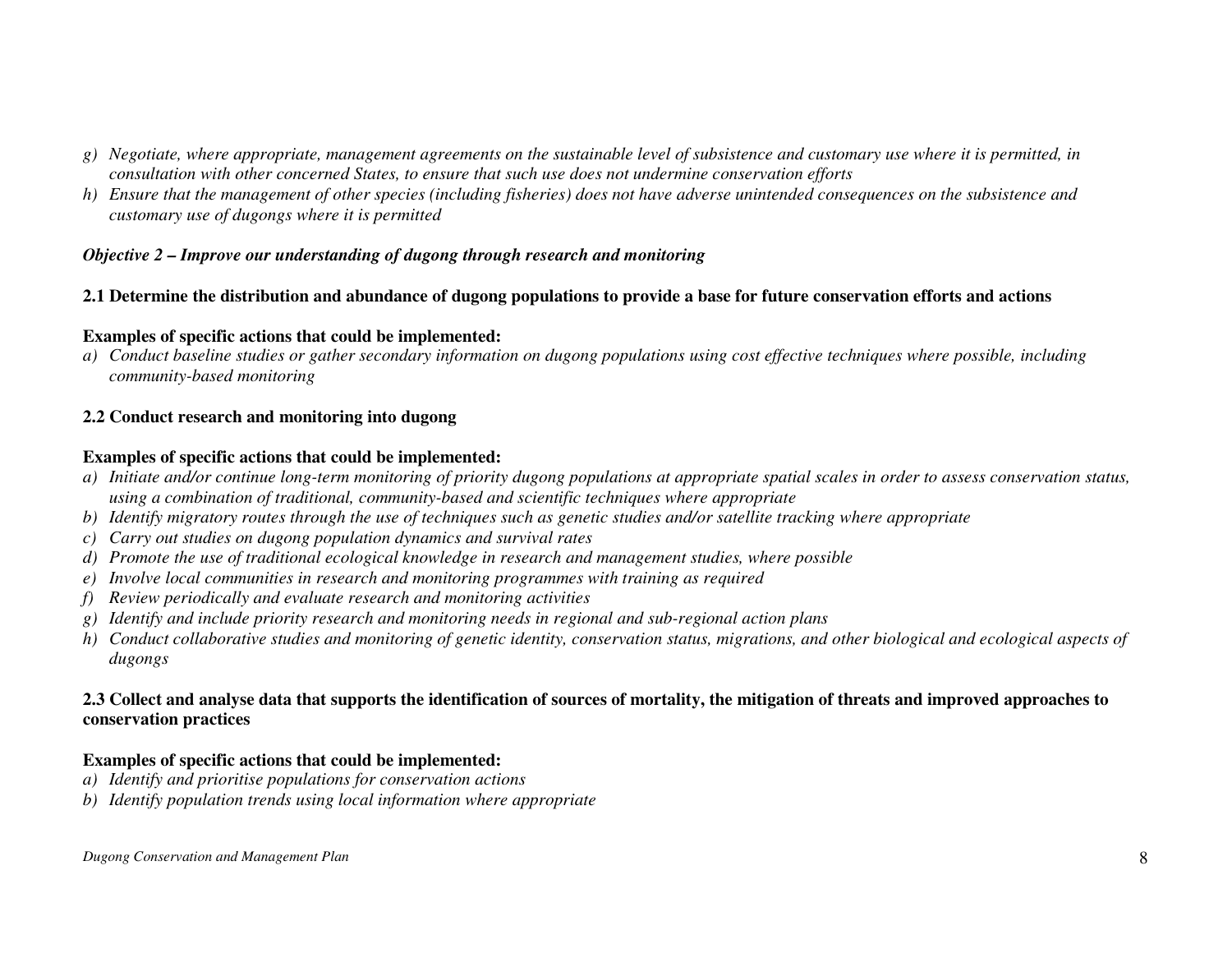- *c) Use research results to improve management, mitigate threats and assess the efficacy of conservation activities (e.g., habitat loss, etc.)*
- *d) Involve local communities in research and monitoring programmes with training as required*
- *e) Develop and harmonise data collection and analysis protocols*
- *f) Where appropriate, develop and harmonise the reporting format that can be used for informing decision-making (local, national and regional)*

# **Habitat Aspects**

## *Objectives 3 – Protect, conserve and manage habitats for dugong*

# **3.1 Identify and map areas of important dugong habitat such as seagrass beds**

## **Examples of specific actions that could be implemented:**

*Identify and map areas of critical habitat such as seagrass beds and migratory corridors, using rapid assessment techniques where appropriate* 

# **3.2 Establish necessary measures to protect and conserve dugong habitats**

# **Examples of specific actions that could be implemented:**

- *a) Designate and manage protected/conservation areas, sanctuaries or temporary exclusion zones in areas of critical habitat, or take other measures (e.g., modification of fishing gear, banning destructive fishing practices, restrictions on vessel traffic) to remove threats to such areas and involvingthe local community as much as possible*
- *b) Consider protecting dugong habitats as part of ecosystem based management (e.g., networks of marine protected areas)*
- *c) Develop incentives for adequate protection of areas of critical habitat outside protected areas*
- *d) Assess the environmental impact of marine and coastal development and other human activities on dugong populations and their habitats*
- *e) Monitor and promote the protection of water quality from land-based and maritime pollution, including marine debris, which may adversely affect dugongs and their habitats*
- *f) Strengthen the application of existing bans on the use of poisonous chemicals and explosives in the exploitation of marine resources*

# **3.3 Assess the risk of, and develop measures to mitigate against, the degradation of dugong habitats**

- *a) Identify and enhance recovery of degraded seagrass habitats used by dugongs*
- *b) Identify and enhance recovery of degraded mangrove and coral reef habitats used by dugong*
- *c) Undertake measures to restore degraded habitats*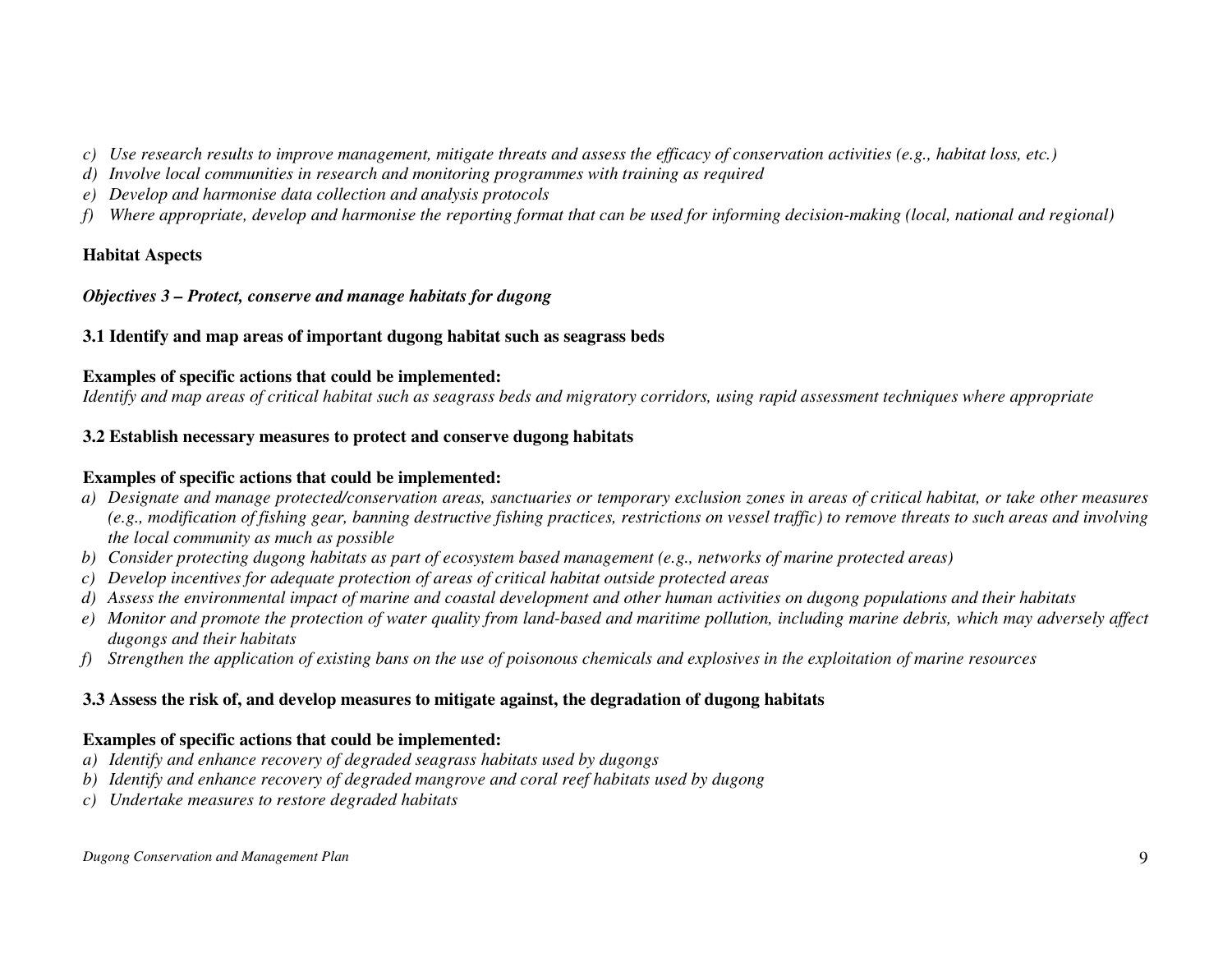# **3.4 Identify and where appropriate, rehabilitate degraded dugong habitats**

#### **Examples of specific actions that could be implemented:**

*a) Identify and undertake measures where appropriate to enhance recovery of degraded seagrass habitats used by dugongs* 

## *Objective 4 – Improve our understanding of dugong habitats through research and monitoring*

### **4.1 Conduct research into and monitoring of important dugong habitats**

#### **Examples of specific actions that could be implemented:**

- *a) Conduct baseline studies or gather secondary information on dugong habitats using cost effective techniques where possible, including communitybased monitoring*
- *b) Initiate and/or continue long-term monitoring of priority dugong habitats*
- *c) Promote the use of traditional ecological knowledge in research and management studies, where possible*
- *d) Involve local communities in research and monitoring programmes with training as required*
- *e) Review periodically and evaluate research and monitoring activities*
- *f) Identify and include priority research and monitoring needs in regional and sub-regional action plans*

#### **Awareness and Education**

#### *Objective 5 – Raise awareness of dugong conservation*

#### **5.1 Establish education, awareness and information programmes**

- *a) Collect, develop, co-ordinate and disseminate education materials (e.g., dedicated regional web site)*
- *b) Identify key persons/champions to help disseminate messages about the need to conserve dugongs and their habitats*
- *c) Establish community learning/ information centres*
- *d) Develop and implement mass media information programmes*
- *e) Develop and conduct focused education and awareness programmes for target groups (e.g., policy makers, teachers, schools, fishing communities, subsistence and customary users, media)*
- *f) Encourage the incorporation of dugong biology and conservation issues into school curricula*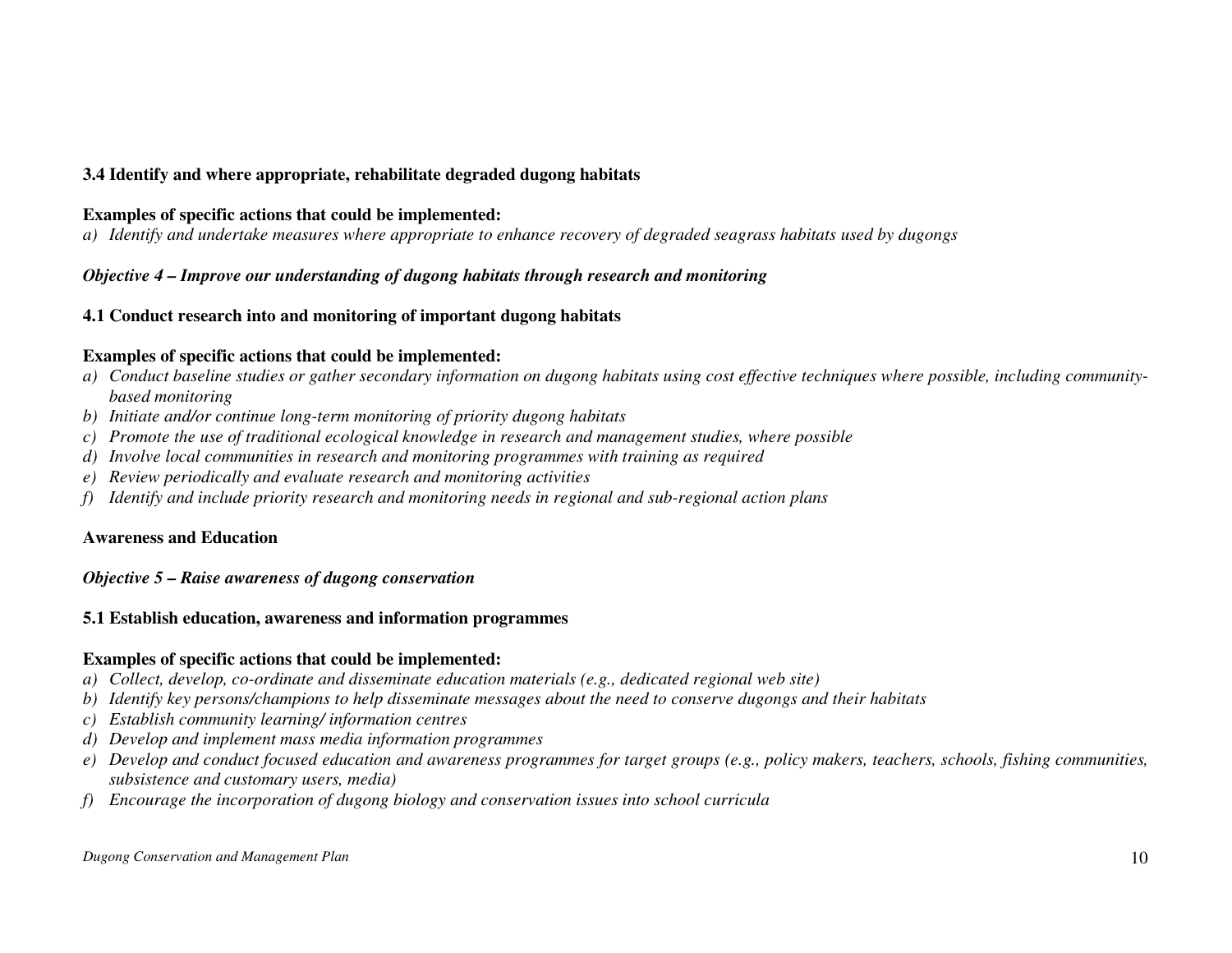- *g) Organise special events related to dugong conservation and biology (e.g., Dugong Day, Year of the Dugong, symposia, community education workshops)*
- *h) Promote public participation in conservation activities*
- *i) Involve stakeholders, including key policymakers, subsistence and customary users, and local communities in particular, in planning and implementation of conservation and management measures*
- *j*) Encourage the participation of government institutions, intergovernmental government organisations, non-governmental organisations, the private *sector and the general community (e.g., students, volunteers, fishing communities, local communities) in research, conservation and management efforts*
- *k) Implement, where appropriate, incentive schemes to encourage public participation (e.g., T-shirts, public acknowledgement and certificates)*

### **5.2 Consult with local communities to encourage their active participation in conservation efforts**

#### **Examples of specific actions that could be implemented:**

 *Identify, develop and facilitate alternative programmes (including means of subsistence and incentives) that are not detrimental to dugongs and their habitats, in consultation with local communities and other stakeholders* 

# **Cooperative Aspects**

## *Objective 6 –Enhance national, regional and international cooperation*

**6.1 Collaborate with and assist Signatory and non-Signatory States to combat illegal international and domestic trade, and to cooperate in enforcement activities relating to dugong products** 

- *a) Encourage Signatory States that have not already done so to become Parties to the Convention on International Trade in Endangered Species of Wild Fauna and Flora (CITES)*
- *b) Review at a national level, compliance with obligations under CITES relating to illegal international trade in dugong parts or products*
- *c) Facilitate better compliance with CITES through training of relevant authorities in cooperation with other Signatory States, the CITES Secretariat and other relevant organisations*
- *d) Identify routes of international illegal trade through monitoring, and seeking cooperation to take action to prevent, deter and, where possible, eliminate i.t*
- *e) Exchange and discuss information on compliance and illegal trade issues at regular intervals, such as through annual reporting to the MoU Secretariat and at meetings of the Signatory States*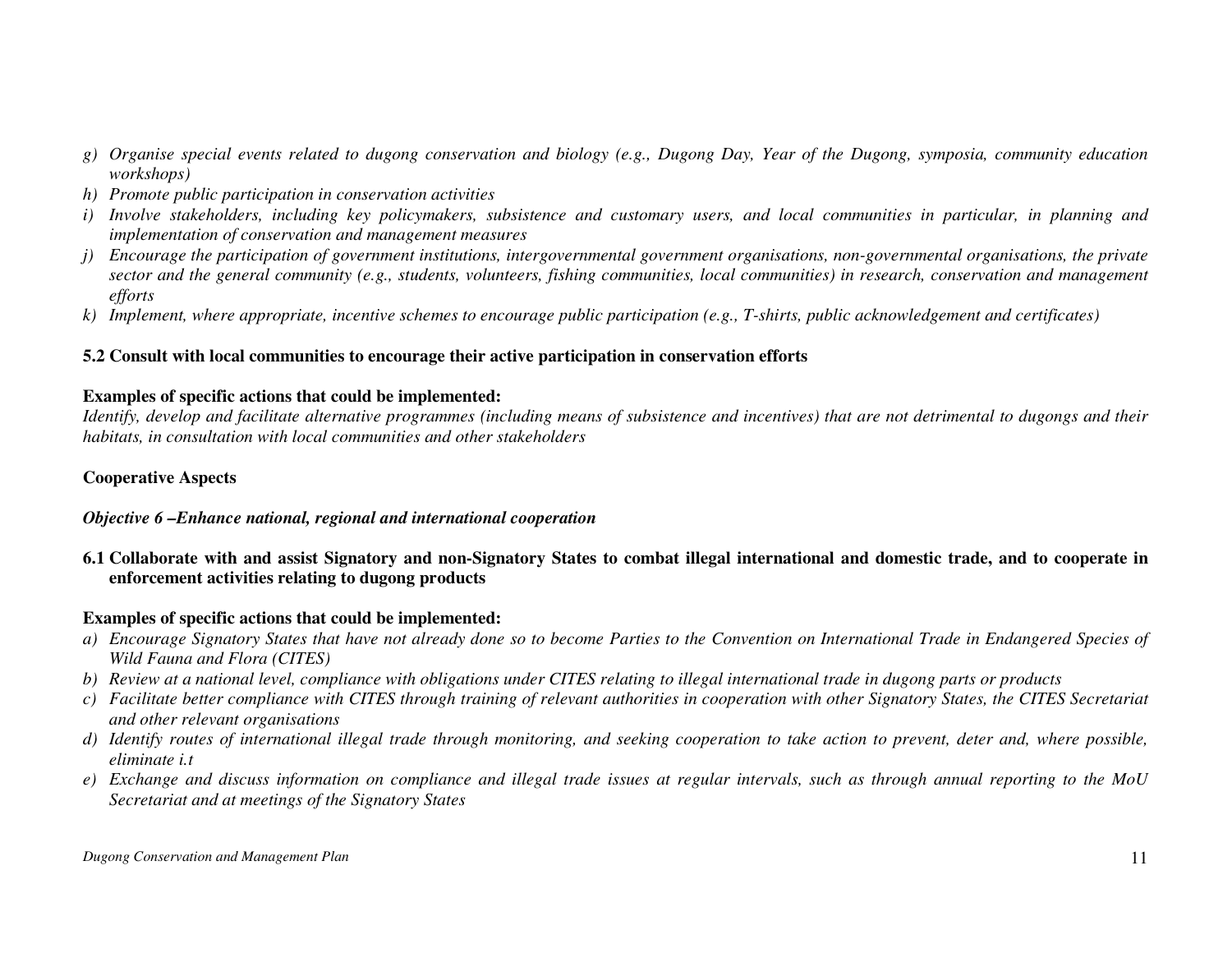*f) Identify, prevent, deter and, where possible, eliminate domestic illegal trade through monitoring, implementation of legislation, identification of gaps in enforcement capabilities in each country, and training of enforcement officers*

### **6.2 Develop and implement mechanisms for effective exchange of information**

- *a) Identify and strengthen existing mechanisms for cooperation at the regional and sub-regional level*
- *b) Develop a website and/or newsletter to facilitate networking and exchange of information*
- *c) Develop a web-based information resource for dugong conservation (including data on populations, migration, on-going projects) based on IUCN website*
- *d) Regularly update a directory of experts and organisations concerned with dugong conservation*
- *e) Develop networks for cooperative management of shared populations, within or across sub-regions, and, where appropriate, formalise cooperative management arrangements*
- *f) Cooperate where possible in the establishment of transboundary marine protected areas using ecological rather than political boundaries*
- *g) Develop a streamlined format for reporting and exchanging information (through the MoU Secretariat and among Signatory States) on the state of dugong conservation at the national level*
- *h) Encourage MoU Signatory States that have not already done so to become Parties to the Convention on Migratory Species (CMS)*
- *i) Encourage Signatory States to become contracting parties to global fisheries agreements such as the UN Fish Stocks Agreement (1995) and the FAO Compliance Agreement (1993) and implement the FAO Code of Conduct for Responsible Fisheries (1995)*
- *j) Establish relationships with regional fisheries bodies with a view to obtaining data on incidental capture and encourage them to adopt dugong conservation measures within Exclusive Economic Zones (EEZ) and territorial waters*
- *k) Determine the most appropriate methods for information dissemination e.g., internet and community forums*
- *l) Exchange at regular intervals scientific and technical information and expertise among nations, scientific institutions, non-governmental and international organisations, in order to develop and implement best practice approaches to conservation of dugongs and their habitats*
- *m) Disseminate traditional knowledge on dugongs, their habitats and traditional practices for conservation and management in a culturally appropriate manner*
- *n) Update data on dugong populations of regional interest on a regular basis (e.g., country status reports).*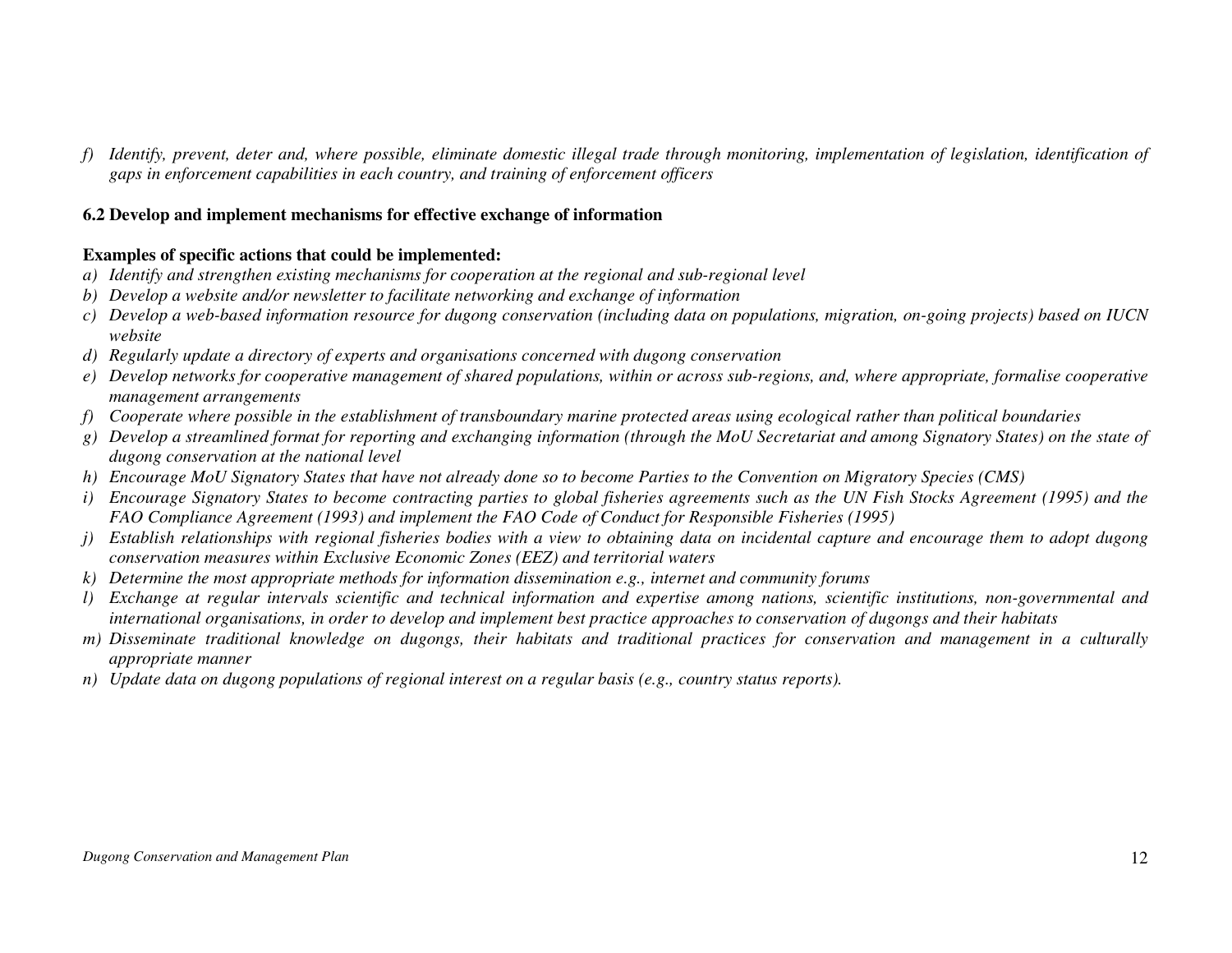### **6.3 Improve coordination among government and non-government sectors and communities in the conservation of dugongs and their habitats**

#### **Examples of specific actions that could be implemented:**

- *a) Review the roles and responsibilities of government agencies related to the conservation and management of dugongs and their habitats*
- *b) Designate a lead agency responsible for coordinating national dugong conservation and management policy*
- *c) Identify non-governmental organisation with an interest in dugong conservation and management*
- *d) Encourage cooperation within and among government and non-government sectors, including through the development and/or strengthening of national networks*

### **6.4 Develop and implement a regional database of relevant information in relation to dugong conservation and management**

#### **Examples of specific actions that could be implemented:**

 *Collate and manage information relevant for dugong conservation and management in a regional database that is easily accessible to all interested parties* 

## *Objective 7 – Promote implementation of the MoU*

## **7.1 Encourage all Range States to participate in the MoU and its conservation and management activities**

## **Examples of specific actions that could be implemented:**

- *a) Encourage non-Signatory States to sign the MoU*
- *b) Arrange regional and sub-regional workshops involving non-Signatory States to raise awareness of the MoU*
- *c) Consider at the first meeting of the Signatory States the development of a timetable for regular review of implementation the MoU*

# **7.2 Support the Secretariat of the MoU to ensure the objectives of the Conservation and Management Plan are met**

## **Examples of specific actions that could be implemented:**

*Secure reliable sources of funding to support the MoU Secretariat.*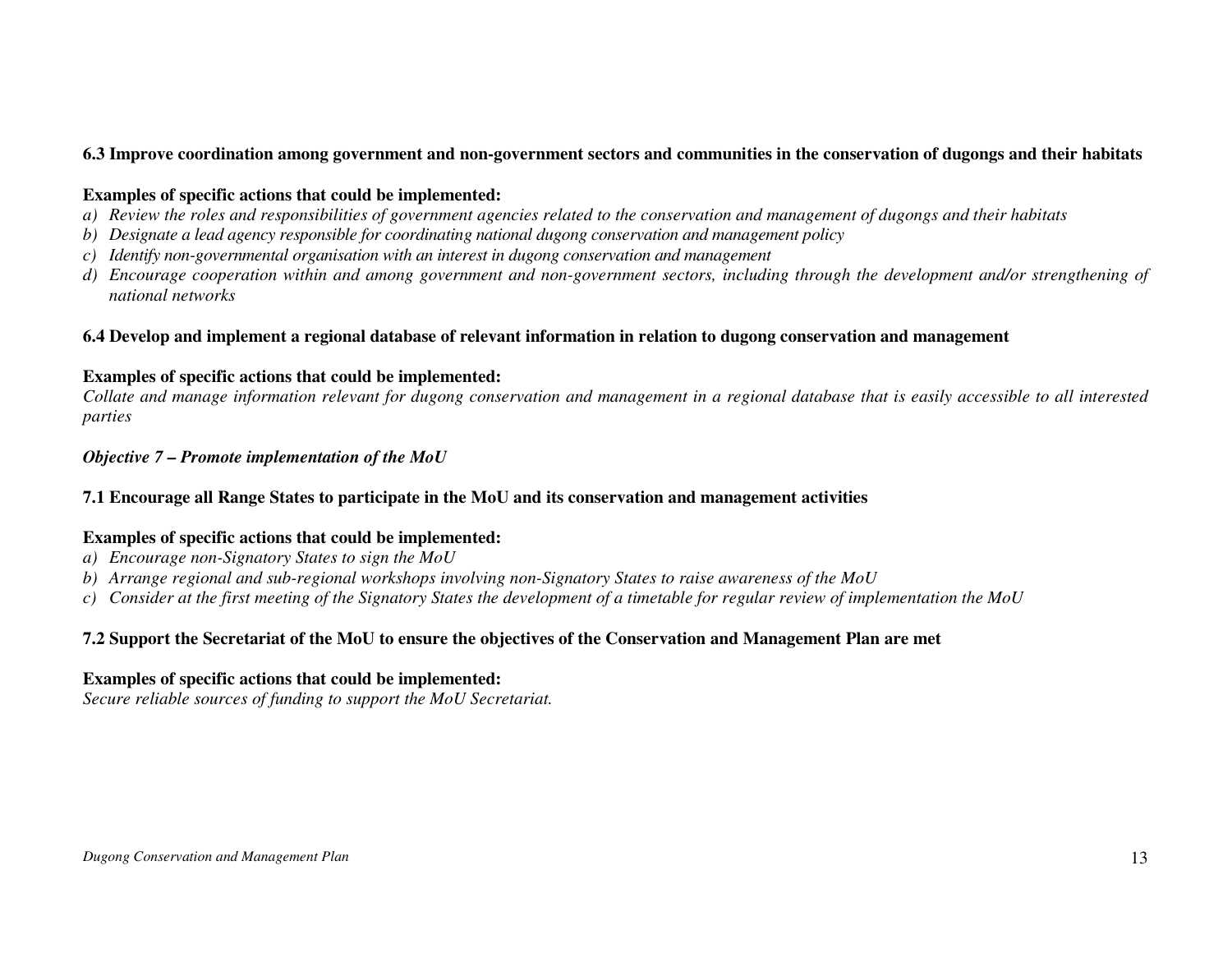# **7.3 Seek resources to support the implementation of the MoU**

#### **Examples of specific actions that could be implemented:**

- *a) Prioritise conservation and management activities for funding*
- *b) Explore funding options with governments and other donors such as the Asian Development Bank, World Bank, UNDP, European Union, UNEP, GEF, etc.*
- *c) Solicit funding and other contributions from industries that have impacts on dugongs and their habitats (e.g., fisheries, tourism, oil industry, real estate)*
- *d) Explore international funding support and other incentives for Signatory States that effectively manage populations*

# **7.4 Create links and develop synergies with other relevant regional conservation conventions, MoUs and Agreements**

#### **Examples of specific actions that could be implemented:**

*Identify, facilitate and explore links to other international, regional, sub-regional fora, conventions, agreements and MoUs* 

#### **Cross-cutting Issues**

#### *Objective 8 – Improve legal protection of dugongs and their habitats*

**8.1 Encourage all Range States, and ensure Signatory States incorporate dugong and habitat conservation and protection measures into national legislation** 

- a) *Encourage MoU Signatory States that have not already done so to become Parties to the Convention on Migratory Species (CMS)*
- b) *Encourage the establishment of legislation to protect dugongs and their habitats while recognising existing traditional management systems*
- c) *Review domestic policies and laws to address gaps or impediments to dugong conservation*
- d) *Ensuring appropriate sanctions for harming dugongs or destroying habitat, training law enforcement authorities, raising public awareness to boost surveillance for reporting of illegal activities*